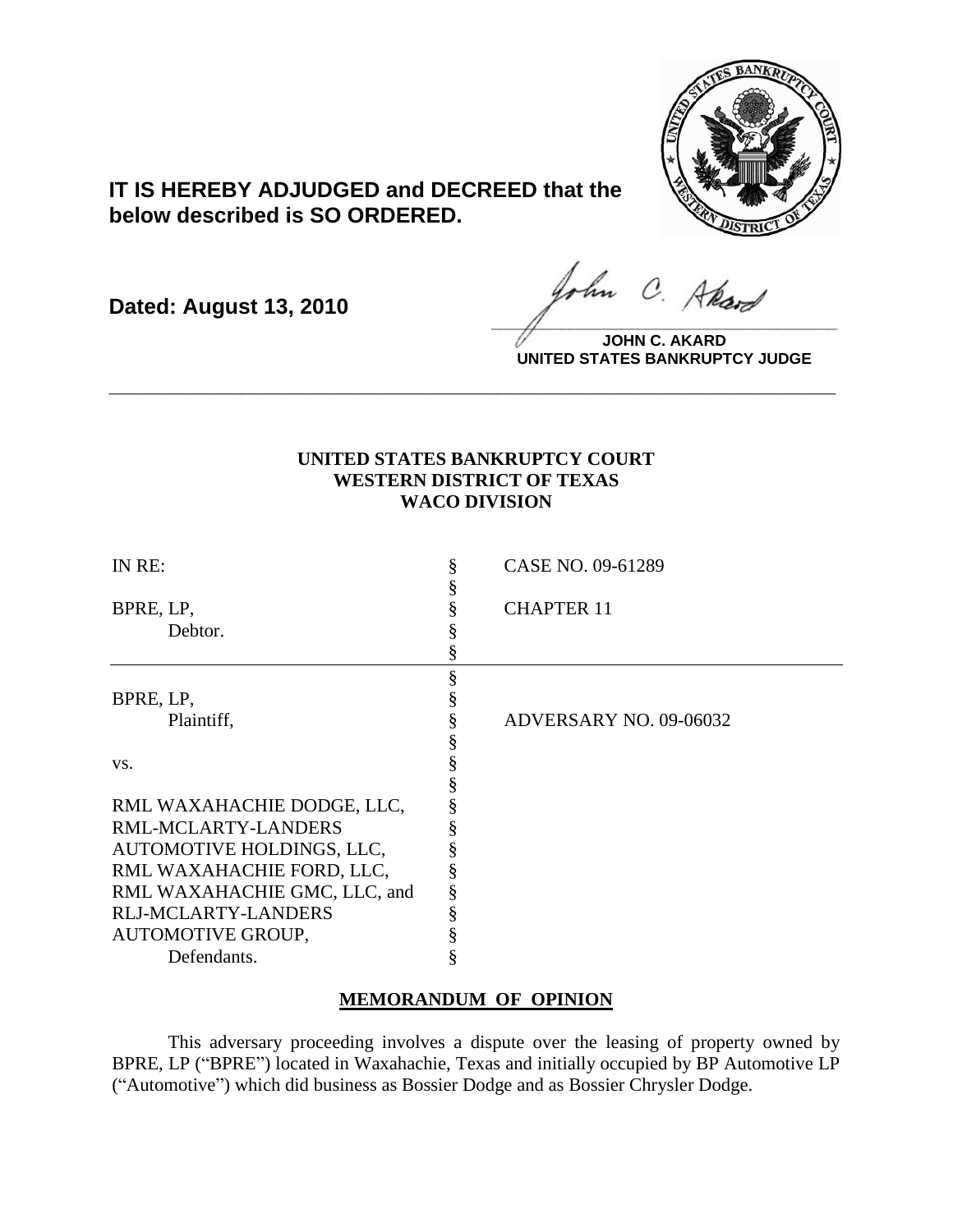#### **BACKGROUND**

The BPRE filed for relief under Chapter 11 of the Bankruptcy Code on November 2, 2009 in the captioned case. A related entity, Bossier Country LP, filed a Chapter 11 case on November 5, 2009. Bossier Country LP ("Bossier Country") operated a Chrysler and Dodge dealership in Fairfield, Texas.

This Adversary Proceeding was filed on November 25, 2009 by BPRE and by Automotive. On February 2, 2010, Chief Bankruptcy Judge Ronald B. King signed an Order Dropping BP Automotive, LP as Misjoined Party and Dismissing all Claims of BP Automotive, LP, without Prejudice. (Docket #27.)

**Judge King's Orders.** On July 15, 2010, Judge King issued three orders which have a bearing on the trial of this matter:

- Order on Partial Summary Judgment for RML Waxahachie Doge, LLC. (Docket #135.)
	- o As to count one of BPRE's complaint, Judge King granted partial summary judgment and stated: "As BPRE, LP was not a party to the Asset Purchase Agreement, Plaintiff may only proceed with claims for alleged breaches of the document entitled 'Exhibit 1.4 (iv) LEASE Between BPRE, LP Lessor, AND RML Waxahachie Dodge, LLC Lessee,' which Plaintiff refers to as the 'March Lease' under COUNT ONE."
	- $\circ$  "Trial shall proceed as to the remaining material issues in dispute related to **COUNTS TWO, THREE, FOUR, FIVE, SIX, SEVEN, EIGHT, NINE and TEN** as to this Defendant." (emphasis in original).
- Partial Summary Judgment for RLJ-McLarty-Landers Automotive Holdings, LLC. (Docket #136.)
	- o Summary judgment was granted for Defendant, RLJ-McLarty-Landers Automotive Holdings, LLC, on counts one and five.
	- o Trial was allowed to proceed against RLJ-McLarty-Landers Automotive Holdings, LLC on counts two, three, four, six, seven, eight, nine and ten.
- Findings of Fact Pursuant to Defendants' Motions for Partial Summary Judgment (docket #130) (the "SJ Facts"). Judge King made 29 findings of fact which "shall be binding in the trial of these adversary proceedings [sic]."

The trial of this adversary proceeding was conducted on July 19, 2010. In addition to the testimony at trial, the parties asked the court to consider the depositions which were offered as exhibits.

**Complaints.** A brief summary of the counts in Plaintiff BPRE's Adversary Complaint would be helpful: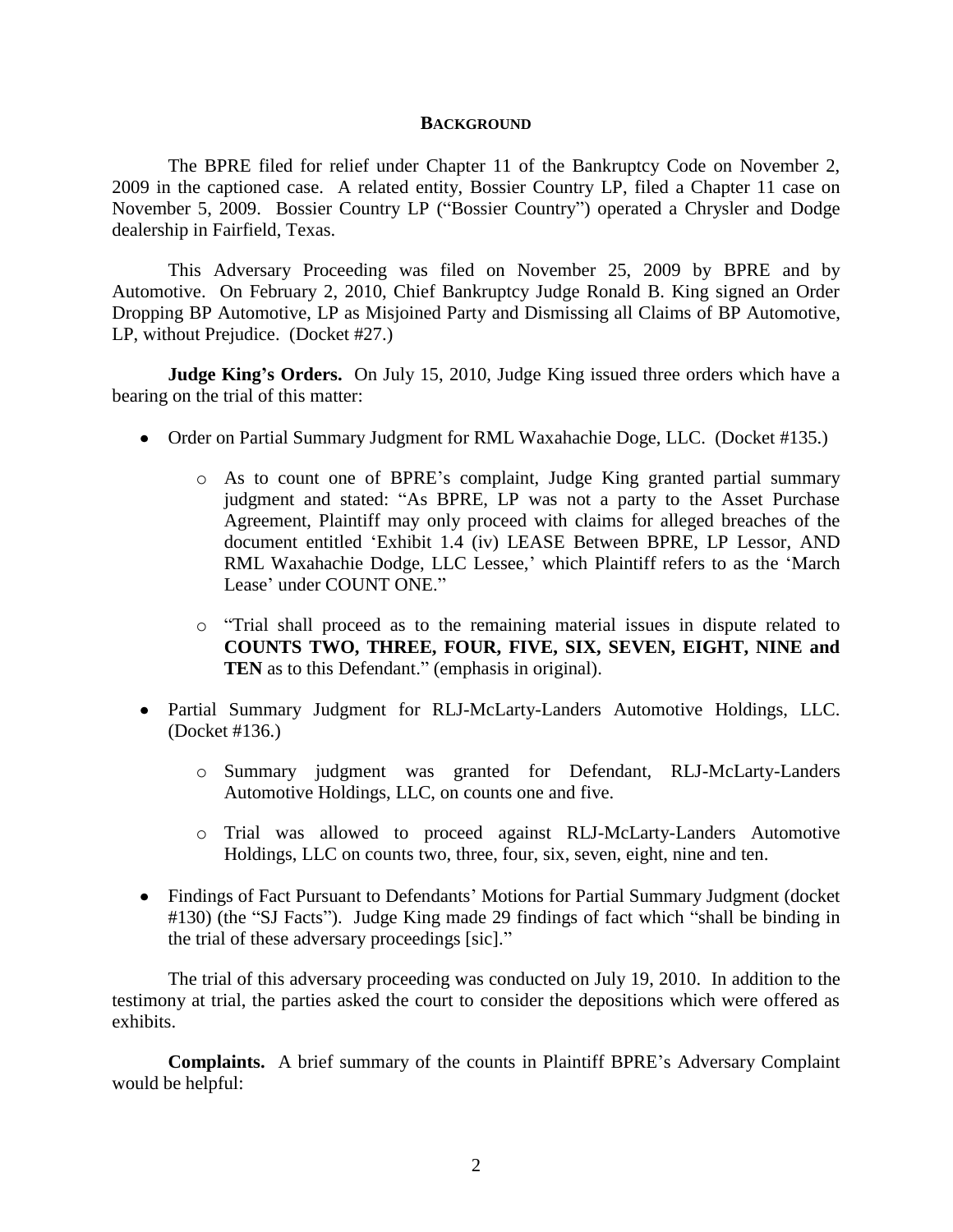- Count One: Breach of Contract Asset Purchase Agreement. Per Judge King's order (docket #135), this count is applicable only to the extent that a form of lease was attached to the Asset Purchase Agreement. Judge King also granted summary judgment in favor of RLM-McLarty-Landers Automotive Holdings LLC on this count. (Docket #136.)
- Count Two: Tortious Interference with Franchise Agreements.
- Count Three: Tortious Interference with Prospective Business Relations.
- Count Four: Civil Conspiracy

 $\overline{a}$ 

- County Five: Unfair Competition by Misappropriation. Judge King granted summary judgment in favor of RLD-McLarty-Landers Automotive Holdings, LLC on this count. (Docket #136.)
- Count Six: Breach of Contract Lease This count alleges that there is a binding lease with RML Waxahachie Dodge and that the lease was breached when that company took possession of the property and failed to pay rent.
- Count Seven: Quantum Meruit for taking possession of the property and not paying rent.
- Count Eight: Trespass to Real Property for taking possession of the property and not paying rent.
- Count Nine: Unjust Enrichment for taking possession of the property and not paying rent.
- Attorneys' Fees are requested under Texas Civil Practice and Remedies Code ¶¶38.001, *et. seq.* BPRE also requests exemplary damages.

# $\mathbf{F}\Lambda \mathbf{CTS}^1$

The Plaintiff, BPRE, is owned by Larry Scott Bossier and Randy Pretzer. BPRE is a real estate partnership which owned the land and buildings in Waxahachie, Texas where Automotive conducted its business and the land and buildings in Fairfield, Texas where Bossier Country conducted its business. Larry Scott Bossier and Randy Pretzer also owned Automotive and Bossier Country, both of which were Chrysler and Dodge dealerships. Both parcels of real estate were covered by one lien totaling approximately \$5.7 million, payable at \$40,500 per month.

Automotive was not doing well financially, so in 2008, the partners decided to sell the dealership conducted by Automotive. Mr. Pretzer, on behalf of Automotive and BPRE, talked to several prospective purchasers. RLJ-McLarty–Landers Automotive Holdings LLC (the "RLJ Group") had acquired dealerships for other brands located physically on either side of Automotive, so it was a likely purchaser. Mr. Pretzer testified that he decided to sell to the RLJ Group because it promised to close the transaction quickly. In an e-mail dated February 27,

 $<sup>1</sup>$  As much as possible, the court will limit the findings of fact to those which relate to the real estate involved in this</sup> Adversary Proceeding and will not discuss other transactions between the parties.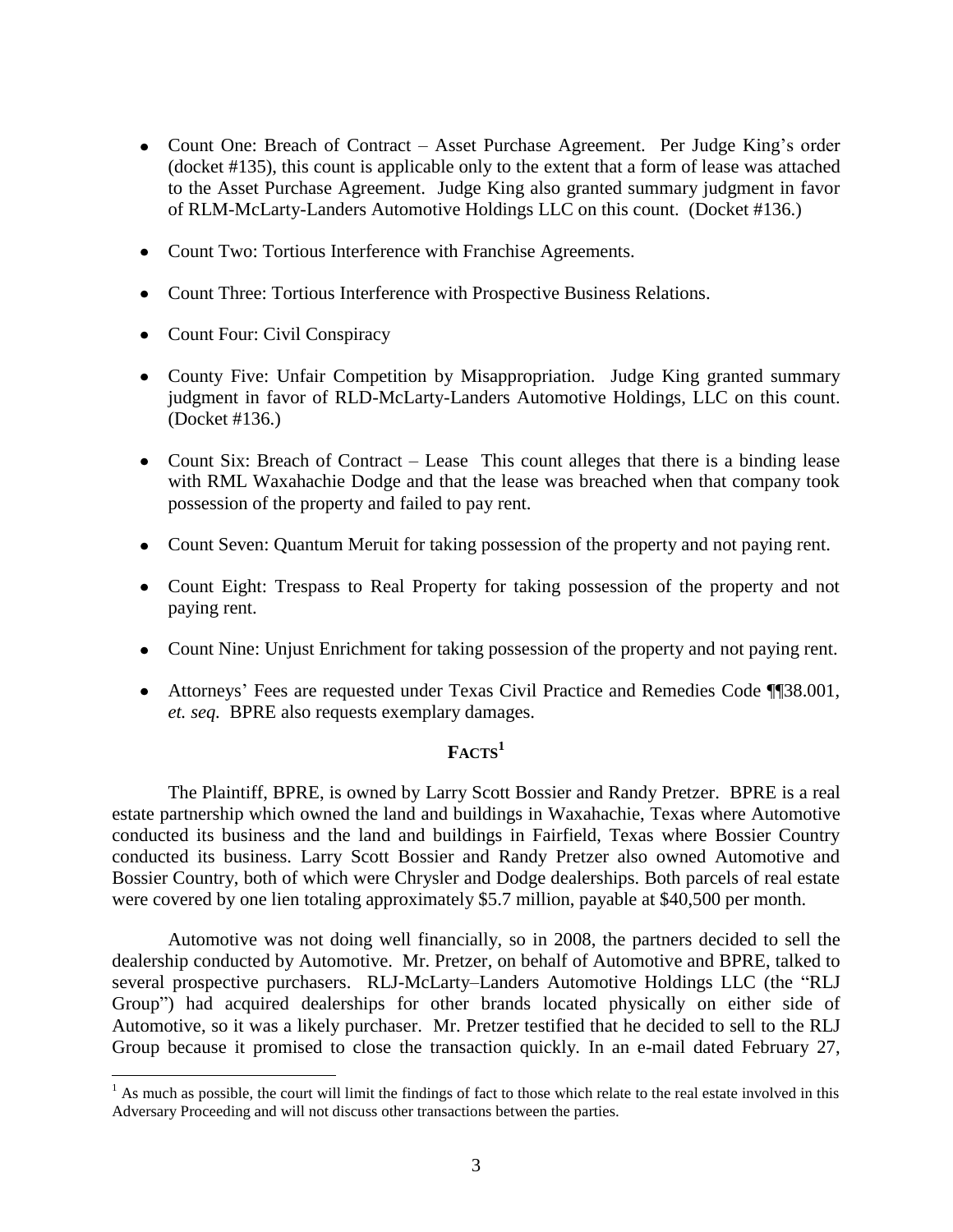2009, Paul Hart (a representative of the RLJ Group) told Mr. Pretzer that: "This should be a very quick close." (BPRE's exhibit 63.)

Letter of Intent. On March 6, 2009, Mr. Pretzer as "Manager" of Bossier Chrysler Dodge and Steve Landers, President, on behalf of the RLJ Group entered into a letter of intent for the RLJ Group to purchase the assets and business of Automotive. (BPRE's exhibit 132.) The following language appears at the top of page two of the letter of intent:

A triple net lease agreement will be entered into between the Purchaser and Sellers with the principal terms as follows: (1) The real property will include the facility and the five developed acres, (2) the adjacent five undeveloped acres are included in the real property initially although the Purchaser recognizes that the Sellers have these five acres listed for sale, (3) the monthly lease amount will be fixed at \$26,000 per month throughout the term of the lease, including renewal periods, (4) the total time period that the lease agreement will cover is ten (10) years with the initial term of the lease covering one year with three renewal periods of three years each based on 90 days written notice of Purchaser to renew, and (5) the Purchaser shall have right of first refusal on both land parcels.

**Asset Purchase Agreement.** On March 20, 2009, RML Waxahachie Dodge, LLC ("RML WD") [by Steve Landers] and Bossier Chrysler Dodge [by Randy Pretzer, Managing Member] and Randy Pretzer as "Stockholder," entered into an Asset Purchase Agreement (the "APA"). (BPRE's exhibit 176.) In the agreement, RML WD was referred to as the Purchaser; Bossier Chrysler Dodge was referred to as the Company<sup>2</sup>, and Mr. Pretzer was referred to as the Stockholder. Provisions of the APA which are significant to the current inquiry are:

- Section 1.3(e) provides, in part, "The Closing Date shall be on or before April 15, 2009, or as soon thereafter as practical (the "Closing Date")."
- Section 10.1 provides that: "Time is of the essence with respect to this agreement."
- $\bullet$  Section 1.4(v) provides that closing will occur when all conditions to the obligations of each party have been satisfied or waived.
- $\bullet$  Section 5.6(i) states that the parties will use their best efforts "to obtain prior to the earlier of the date required (if so required) or the Closing Date, all waivers, permits, licenses, approvals, authorizations, qualifications, orders and consents of all third parties and governmental authorities, and to make all filings and registrations with governmental authorities which are required on their respective parts for (A) the consummation of the transactions contemplated by this Agreement, (B) the ownership and operating after the Closing of the Purchased Assets by the Purchaser, and (C) the conduct after the Closing by the Purchaser of the business now being conducted with the Purchased Assets by the Company."

 $\overline{a}$  $2$  As noted, Bossier Chrysler Dodge was a d/b/a for Automotive.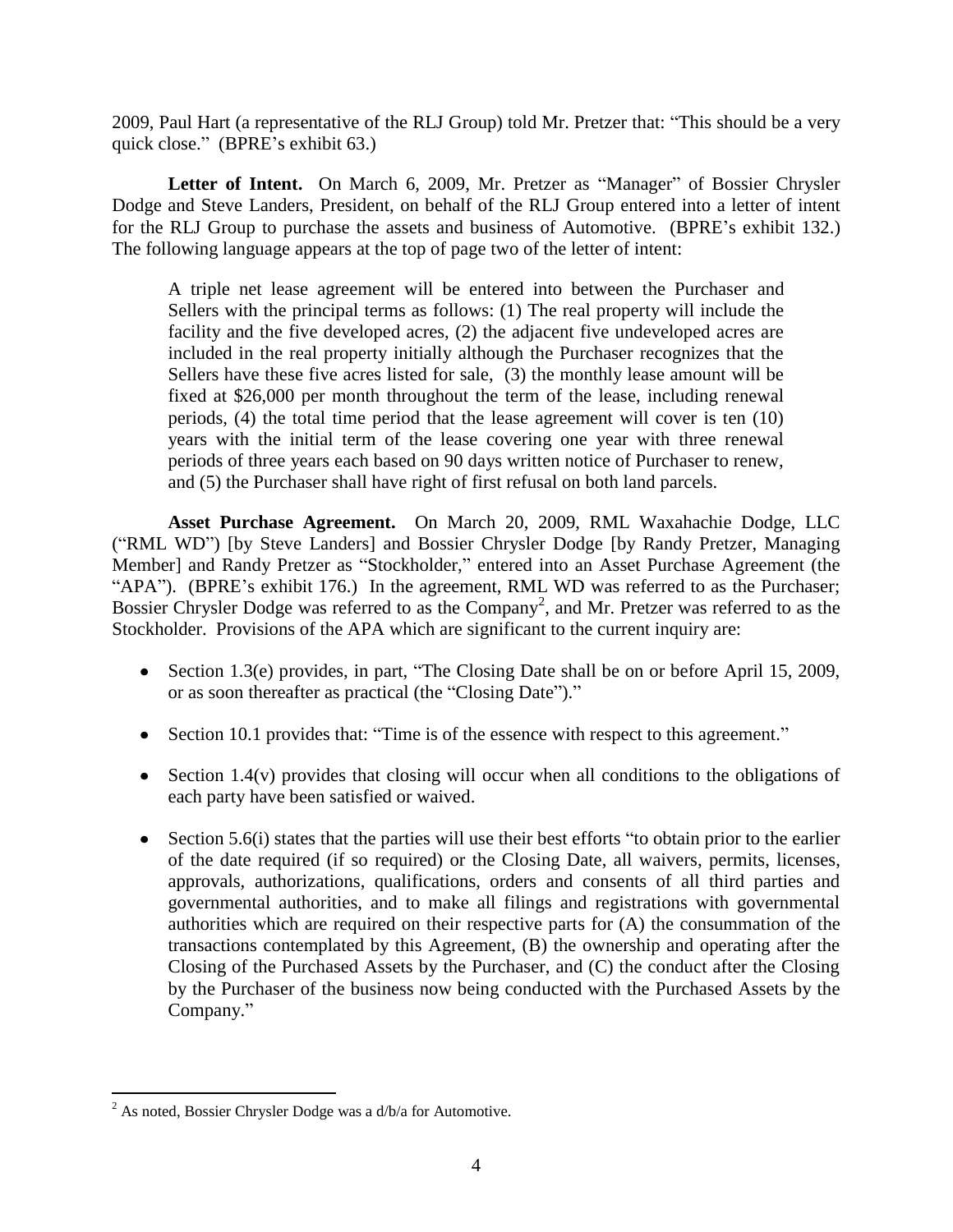- Article 6 provides: "The obligations of Purchaser required to be performed by them at the Closing shall be subject to the satisfaction, at or prior to the Closing, of each of the following conditions, each of which may be waived by Purchaser as provided herein except as otherwise required by applicable law." Section 6.7 requires that: "Purchaser shall have obtained within the Inspection Period the consent, authorization and approval of manufacturers on terms acceptable to Purchaser."
- Section 1.4 further states: "At the Closing referred to in Section 1.4(v) hereof: ...

(iv) W. Randy Pretzer and the Purchaser shall enter into a lease for the land and improvements used in the business of the Company substantially in the form attached hereto as Exhibit  $1.4(iv)$  (the "Lease"); ...

The lease is not attached to the copy of the APA which is BPRE's exhibit 176.

• Section 3.2 states: "Stockholder owns 100% of the entity that owns the Real Property described in the Lease in fee simple, free and clear of all liens, claims and encumbrances, except as set forth is Schedule 3.2."

The evidence revealed that BPRE, the owner of the real estate, was owned by Mr. Pretzer and Mr. Bossier.

There was no schedule 3.2 attached to the APA which BPRE's exhibit 176. As noted below, there was a substantial lien on the real property.

• Section 5.4(a) states: "From and after the date of this Agreement and until the Closing Date, the Company shall, and the Stockholder shall cause the Company to, conduct its business solely in the ordinary course consistent with past practices and, without the prior written consent of the Purchaser, neither the Stockholder nor the Company will, except as required or permitted pursuant to the terms hereof, permit the Company to make any material change in the conduct of its business and operation or enter into any transaction other than in the ordinary course of business consistent with past practices.

**March Lease.** A lease between BPRE, LP as Lessor and RML WD, as Lessee, is BPRE's exhibit 174. The cover page of this lease contains the notation "EXHIBIT 1.4(iv)." The signature for the Lessor is L. Scott Bossier, II, Mgr. BPRE, LP. Steve Landers signed for RML WD.

- The date of the lease is blank. Mr. Bossier testified that it was March 20, 2010; the same as the APA.
- Paragraph  $1.1(a)$  of the lease states that the "Demised Premises" includes:

That certain real property located in the County of Ellis, State of Texas, commonly known as and described in Exhibit A attached hereto and made a part hereof, together with any buildings and improvements now or hereafter located therein or thereon (collectively the "Real Property")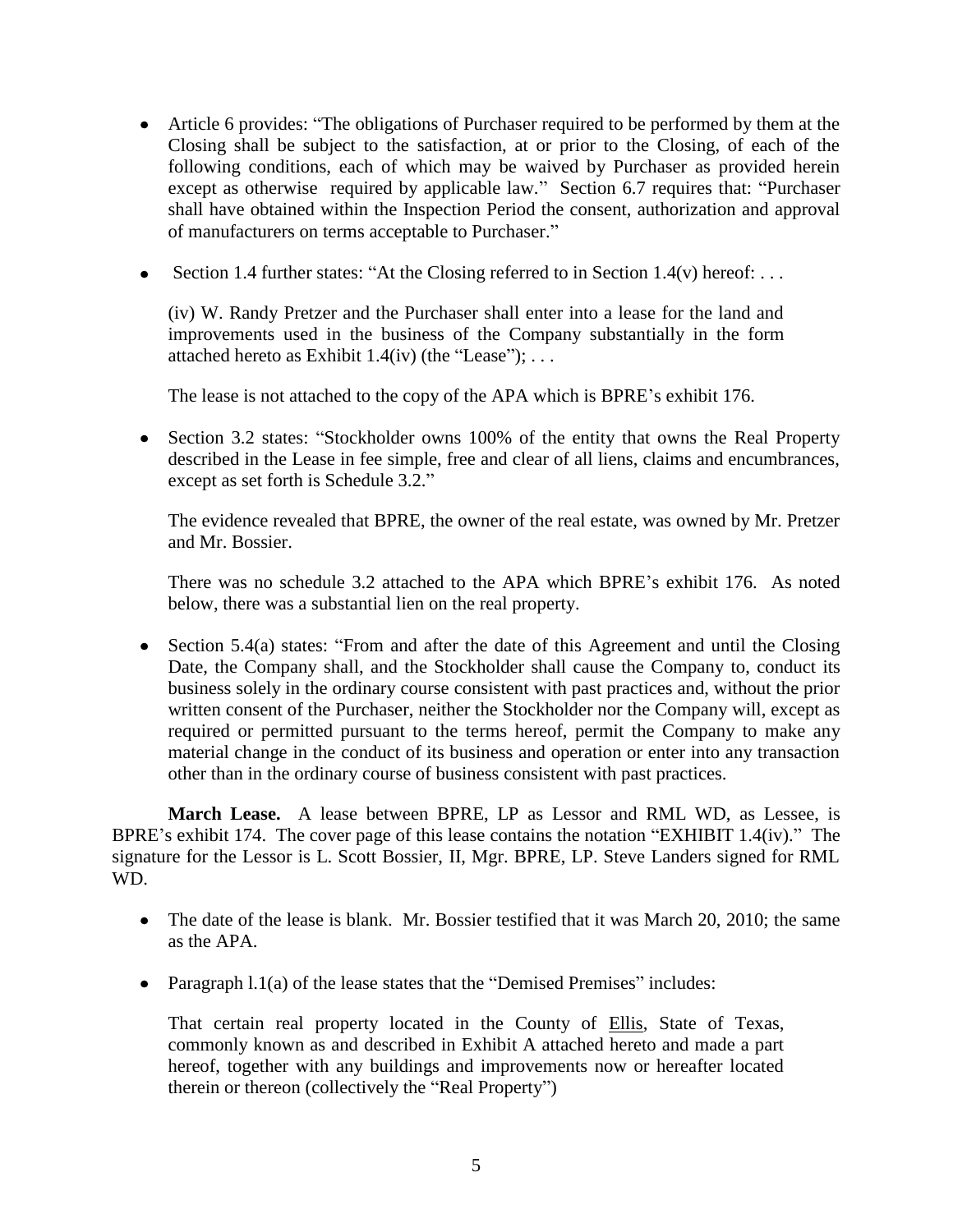Exhibit A to the lease, entitled "Demised Premises" is blank.

- Paragraph 2.1 states that the term of the lease "shall commence on the date hereof."
- Schedule A states that the fixed rent is \$26,000 per month, including the initial term and renewal periods.

Bossier and Pretzer warranted that they owned "100% of the entity that owns the Real Property" described in the form attached as Exhibit 1.4(iv), which was substantially the form of lease Mr. Pretzer agreed to enter into with RML WD upon closing the APA. (SJ Facts #22) (emphasis added).

Evidence of the ability to secure a lease when applying for a franchise with Chrysler was sufficient for a dealer application to Chrysler Motors, LLC. (SJ Facts #16.) Evidence of a franchise from Chrysler Motors, LLC was required for RLM WD to make a license application to the State of Texas Motor Vehicle Division. (SJ Facts #8.) A signed lease for the Waxahachie property was a document required for the Texas license application package. (SJ Facts #19.)

Mr. Bossier expected RML WD to commence paying rent once the March 20, 2009 lease was signed, but RML WD did not pay any rent until March 1, 2010 (almost a year after the March 2009 lease). Apparently all of the negotiations on behalf of BPRE were done by Mr. Pretzer and there is no evidence that Mr. Bossier's expectations concerning the commencement of rent payments were conveyed to RML WD. BPRE did not bill RML WD for the rent or make any other demands for rent during the months of March, April, May, June and July 2009. As noted below, a new lease was signed in July 2009.

**Gary Anstice #1.** On March 24, 2009, Gary Anstice, the Group Controller for several of the RLJ Group's Texas dealerships sent an e-mail to Mr. Pretzer stating: "Could I get Sharon to make me copies of the following: Motor Vehicle License, OCCC License, Insurance License, Copies of property tax statements (for legal description). We will need these to operate under while we are applying for our own licenses. I am attaching a form for you to look at which will need to be signed at the time of takeover to allow us to operate under your licenses. The OCCC will tell you that there is a 90 day delay in looking at the application – that's why we are asking for 180 days – probably overkill but I'm still fighting to [get] our licenses for the Texas Group." Mr. Pretzer responded that he "will send them today." (BPRE's exhibit 71.) He sent the forms, but there is no evidence that Mr. Pretzer signed the form to allow RML WD to operate under Automotive's licenses.

**Lisa Pickram.** Lisa Pickram, an officer and director of the RLJ Group, expressed concerns about the APA in an e-mail dated March 25, 2009 when she stated: "I thought we had agreed that we were not going to pursue this at this time." (BPRE's exhibit 153.) In an April 9, 2009 e-mail to Paul Hart, Chief Financial Officer of the RLJ Group, about the Waxahachie transaction, Ms. Pickram said: "Clarified with Bob that this is approved. Please let us know how much the wire is and when we should send." On April 30, 2009, Mr. Hart replied to that e-mail stating: "We have not closed the Waxahachie dealership until we had a better understanding of Chrysler's position this week. We will likely close Monday or Tuesday of next week and will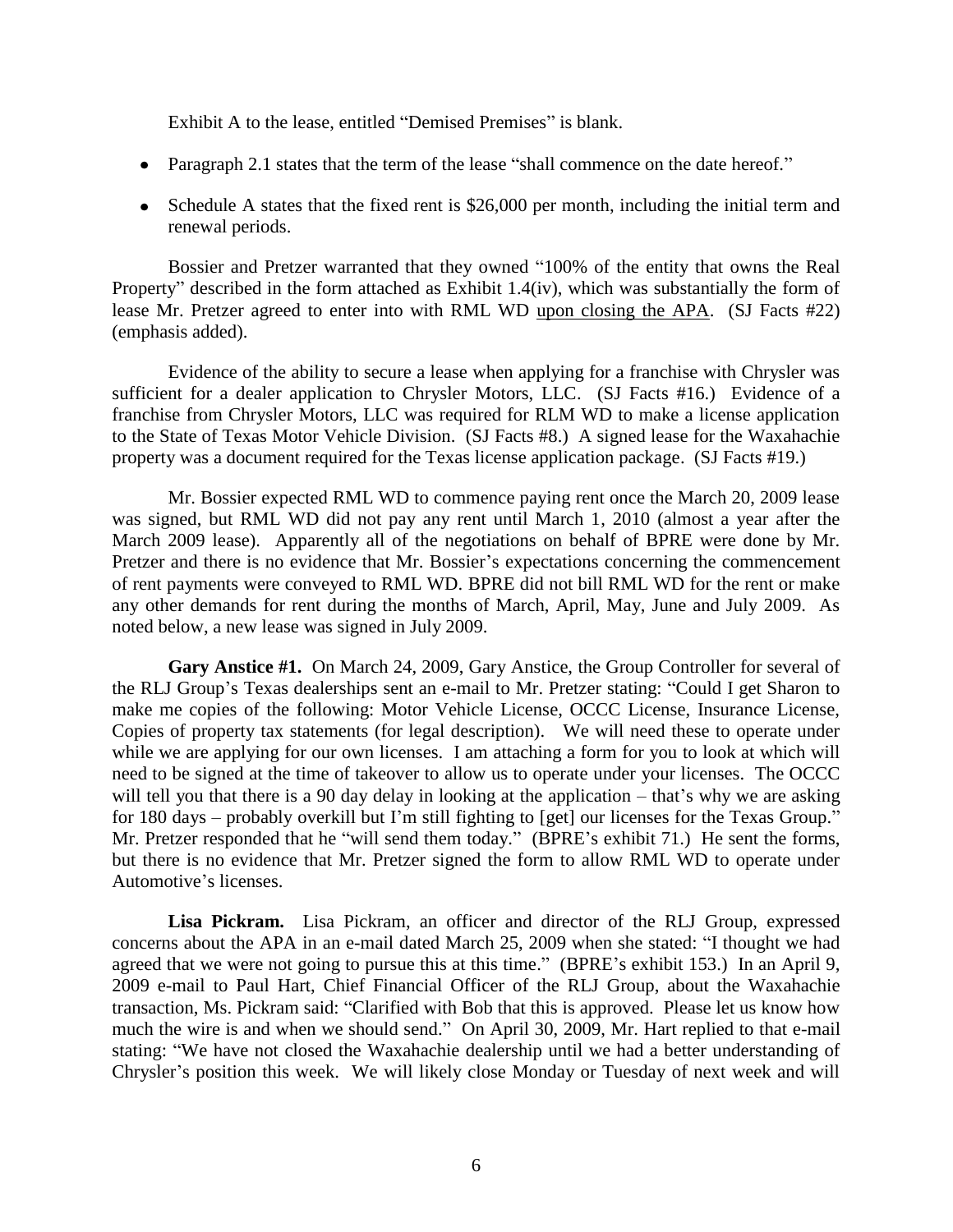likely need the \$350,000 capital on Monday. I will confirm with you on Friday." (BPRE's exhibit 158.)

RML WD was required to seek Chrysler's approval as part of the APA. (SJ Facts #9.) On April 17, 2009, BPRE was informed that Chrysler Financial had not signed off and Paul Hart did not know why. (SJ Facts #10.)

**Chrysler Bankruptcy.** On April 30, 2009, Chrysler Motors, LLC filed a voluntary Chapter 11 Bankruptcy in the New York Bankruptcy Court. (SJ Facts #11.) Several witnesses testified that there was a great deal of discussion about Chrysler's financial solvency in the financial press during April 2009.

**Dealership Closed.** Automotive closed its dealership May 1, 2009. (SJ Facts #17.)<sup>3</sup> In mid-May, 2009 Chrysler Motors, LLC sent out notice of its rejection of Franchise Agreements with over 700 Dealerships and Automotives' franchise was one of those rejected. (SJ Facts #12.) Automotive did not challenge the rejection of its franchise agreements with Chrysler Motors, LLC, or seek arbitration. (SJ Facts #13.)

**New Chrysler.** On June 10, 2009, following approval by the Bankruptcy court, the automotive operations of Chrysler Motors LLC were sold to Chrysler Group LLC (the "New Chrysler").

**July Lease.** On May 15, 2009, Mr. Pretzer e-mailed Mr. Hart stating:

―What we'd like to see is two agreements:

―Rent agreement: 5 year increments—renewable with 90 [days] written notice, first right of refusal to include the 5 acres  $+$  improvements  $+$  use of the additional 5 acres. Triple net (NNN) with one month's deposit up front.

"Asset purchase agreement"

(followed by details of the asset purchase) (BPRE's exhibit 196.)

On May 28, 2009, Mr. Pretzer e-mailed Mr. Hart where, among other things, he stated: "The lease as proposed is not acceptable. Initial term must be 2 years  $+ 5 + 5$  (we need the 2 years – critical to our mortgage holder). There should be some adjustment after 7 years – you can build a building or continue to lease ours – pretty flexible. The building is clean and near rent ready. We must add one month's deposit (last) to the agreement. Generally the balance is acceptable.‖ (BPRE's exhibit 197.)

On June 1, 2009, Mr. Pretzer e-mailed Mr. Hart that he "had talked to Steve tonight" and they had agreed on the lease with a first period of 18 months and the right to cancel during the first 18 months if Chrysler discontinued manufacturing. (Defendants' exhibit 18) Presumably "Steve" is Steve Landers with whom Mr. Pretzer negotiated these various transactions.

 $3$  No testimony was offered to explain why the dealership was closed.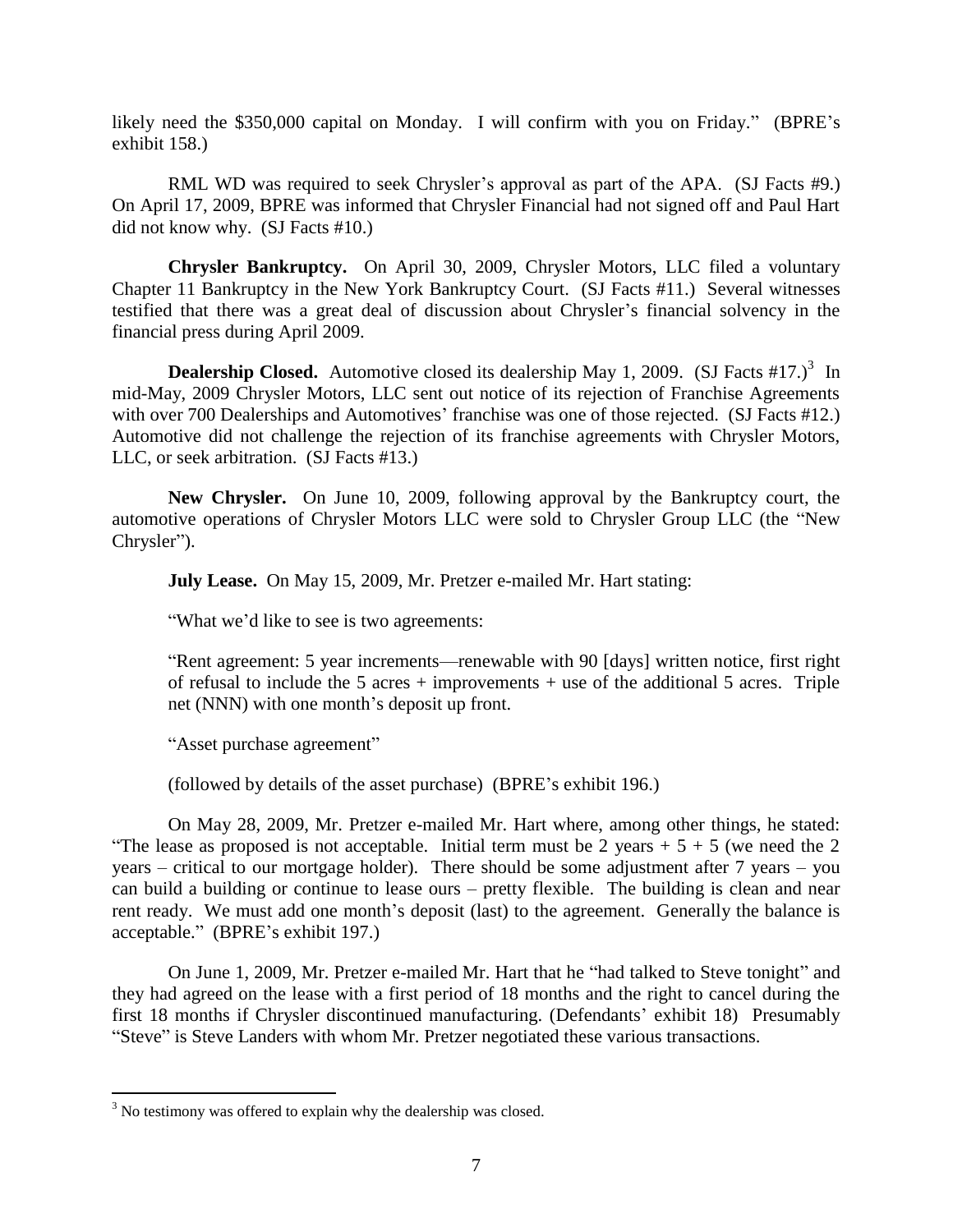On June 17, 2009, Mr. Hart e-mailed Mr. Pretzer in which he stated: "attached is the lease agreement which has just two changes from before (eighteen month term and an addition at 17.6(d) for the Chrysler manufacturing termination). I am waiting on a bill of sale from our attorney on the equipment/parts purchase. We are targeting a July 1 start date with Chrysler, assuming that we can temporarily work off your license which I believe that Gary and you have discussed. The only outstanding item is GMAC finalizing the floor plan which I have been told is being reviewed in Detroit. Based on this target date, we would likely come to Dallas late next week to meet with you regarding equipment and parts." (BPRE's exhibit 198.) Attached to that e-mail was a press announcement that Chrysler was going to restart production at seven plants in the United States.

On July 2, 2009, Teresa McDaniel, Dealer Placement Manager in the Southwest Business Center of Chrysler, e-mailed Mr. Hart, "My understanding is that the only other issue outstanding is with the State of Texas. Chrysler Group, LLC still does not have a license to do business in Texas. Our Market Rep people are working with the state to obtain licensing." Mr. Hart forwarded that e-mail to Mr. Pretzer with the following comment: "I am expecting the floor plan from GMAC any day but have not received final sign-off from them. However, since Chrysler has changed its entity, they evidently have a technical change with their licensee with Texas that they are still finalizing. I presume that this is a priority issue with the Texas Vehicle Commission but am not sure how to predict whether this would be a few days or a week or two. We are committed to getting this done with you and share your frustration for the delay. We are ready to go forward and do not need a month-end cut-off to start." (Defendants' exhibit 25)

On July 14, 2009, Mr. Hart e-mailed Mr. Pretzer: "Attached is the lease document with a new section added in Article 2.3 that notes the lease will commence after approval has been received by TMVC. We have the evidence of franchise from Chrysler and just need this lease document executed to send in our application to motor vehicle commission. Gary plans to take the application this week and believes we will have the license within 30 days. If you are fine with this addition, please sign and we will send you the executed document. (BPRE's exhibit 200.)

On July 20, 2009, BPRE and RML WD entered into another lease. (Defendant's exhibit 55) It is signed by Mr. Pretzer on behalf of BPRE and by Steve Landers, President of RML WD. The term as stated in Article 2 is 18 months with three renewals of three years each. The lease provides:

2.3 Commencement Date. The lease shall commence three business days after the Lessor (sic) receives the necessary consents and authorizations from both Chrysler Group LLC and the Texas Motor Vehicle Commission to conduct business on the demised premises as a Chrysler franchised automotive dealer.

Schedule A listed the rent at \$26,000 per month. Exhibit A is supposed to contain a description of the demised premises but it is blank.

The following provision appears on page 14 of the lease: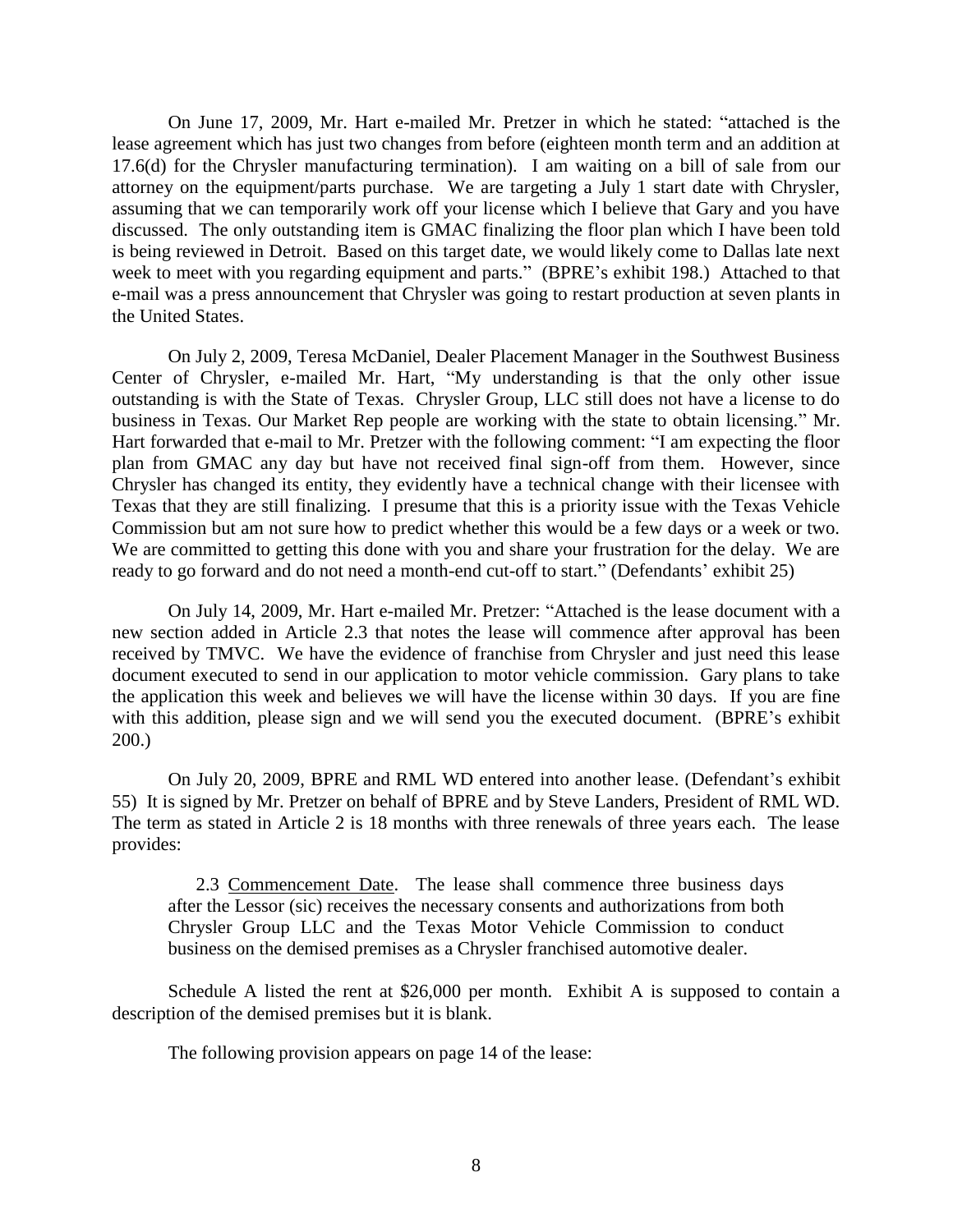20.5 Incorporation of Prior Agreements; Amendments. This Lease contains the entire agreement and understanding of the parties hereto with respect to the subject matter hereof. All prior agreements or understandings pertaining to the subject mater hereof shall be of no force or effect. This Lease may only be amended or modified in writing signed by the parties in interest at the time of such amendment or modification.

Mr. Pretzer said he entered into the July 20, 2009 lease in the hope that RML WD would start paying rent. Representatives of RML WD told him they hoped to receive the necessary approvals within 30 days. The approvals were not received within that time.

**Gary Anstice #2.** Mr. Anstice testified that on May 7, 2009, he renewed the state dealer's license for Automotive. (BPRE's exhibit 95.) He received a key to the Waxahachie building sometime in May, 2009. Starting in the middle of July 2009, he used a portion of the building for 5 weeks to repair used vehicles for the adjacent dealerships owned by the RLJ Group, to install a computer system, install a security system, and other purposes. A portion of the lot was used to store vehicles. The adjacent dealerships hired former employs of Automotive, paid the utilities on the property, and cut the grass. Expenses incurred RML WD with respect to the property in 2009 were \$26,070. (BPRE exhibit 118.) Wages and commissions RML WD paid to former Automotive employees in 2009 totaled \$126,759.30. (BPRE's exhibit 120.)

**Gordon Monroe.** Testimony was offered by Gordon Monroe, who is a Dealer Placement Manager for the pre-bankruptcy Chrysler ("Old Chrysler") and Chrysler Group, LLC (the "New Chrysler") which was formed during the bankruptcy proceedings. From his office in Addison, Texas he gathers the information from prospective franchisees and makes certain investigations of the proposed operations, but that all final decisions on franchises are made in Detroit. His deposition was taken March 16, 2010. (BPRE's exhibit 236.) The New Chrysler was formed June 10, 2001 (Monroe deposition pages 141 and 142). From June 2009 until late August or early September 2009, a Chrysler franchise could not be processed for a license in Texas because the New Chrysler had not qualified to do business in Texas (Monroe deposition page 143). New Chrysler, apparently at the urging of Congress, put a freeze on the issuance of new dealerships from sometime in September through mid-December, 2009 (Monroe deposition pages 160, 163, and 164).

On July 8, 2009, Mr. Monroe issued an Evidence of Franchise to RML WD for a Chrysler, Dodge, and Jeep dealership. (BPRE's exhibit 98.) He sent that evidence of franchise to Mr. Hart by e-mail on July 10, 2010. (BPRE's exhibit 97.) Mr. Monroe testified that: "On July 10, 2009 at 2:30, it was my understanding that, yes, we could move forward, but that changed" because the New Chrysler had not qualified to do business in Texas (Monroe deposition page 63). Franchise agreements issued during that time were useless (Monroe deposition page 61). Mr. Monroe had issued a similar Evidence of Franchise on June 12, 2009. (BPRE's exhibit 17.)

**Paul Hart.** Paul Hart, Chief Financial Officer of the RLJ Group, testified in person and by a deposition taken May 26, 2010. (BPRE's exhibit 238.) He agreed that the initial lease was probably signed about the same time as the APA. (Hart deposition p 87.) The initial lease was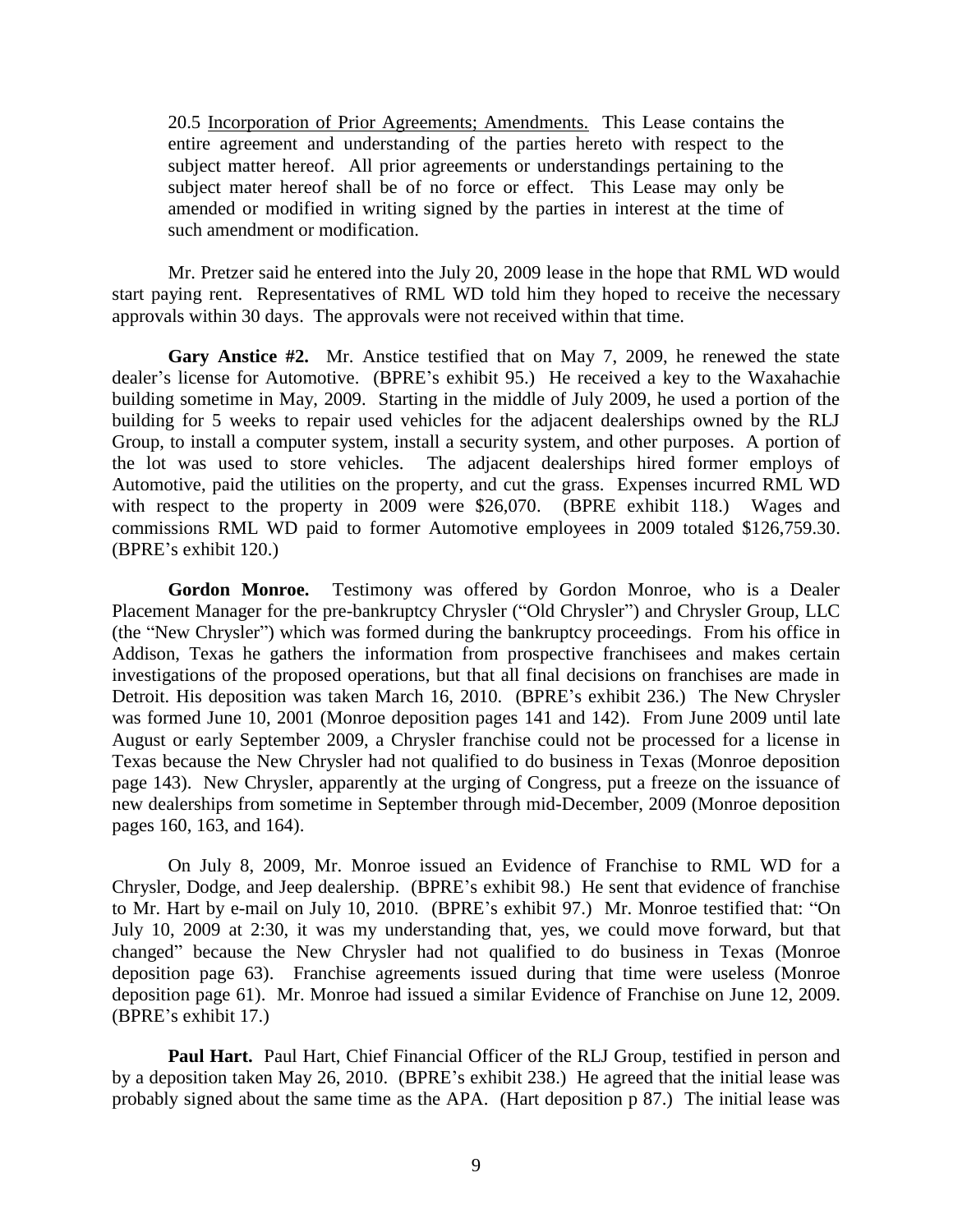to begin when the APA was closed. (Hart deposition p 94.) He was aware that Automotive was having financial difficulties and that time was of the essence in the APA. (Hart deposition p. 97 and 98.) Mr. Hart thought that they would be able to close the APA sometime in April, based on his experience and discussions with Mr. Monroe. (Hart deposition p. 103.) RML WD was trying to push along the closing in April, 2009, but there was a delay in securing floor plan financing. (Hart deposition p. 107.)

With respect to RML WD operating in the property, Mr. Hart stated: "Well, under this asset purchase agreement that was dated in March and the discussions with Mr. Pretzer, he was allowing us to work off his license with the Texas Motor Vehicle Commission. So in this specific case, relating to the March agreement, we were going to use his license for a period of time, we had an agreement for a period of time. And, so, the evidence of franchise is a document that Chrysler gives to you as kind of their letter of intent to go through process with the Motor Vehicle Commission, as we did not need to go through the process since we were trying to push the timetable, as you noted, we did not need it at the time." (Hart deposition p. 117.)

Throughout April, Gordon Monroe of Chrysler told Mr. Hart that approvals from Chrysler were expected at any time, so Mr. Hart was fully expecting to be able to close within a week of April 29. (Hart deposition  $p 125 - 127$ .)

Mr. Hart noted that the APA agreement required Automotive to continue operating until the sale/purchase was closed, so that when the operation was closed on May 1, 2009 (the day after Chrysler filed for bankruptcy), Mr. Hart felt that the APA was terminated. Neither party notified the other that the APA was terminated. Mr. Hart felt Mr. Pretzer understood that the APA had been terminated when in May and June, Mr. Pretzer "tried to redo a new agreement and a new lease agreement with us." (Hart deposition p. 135 to 140.)

In mid-July 2009, Gordon Monroe of Chrysler contacted Mr. Hart and told him that the evidences of franchise issued in July were not valid and that RML WD could not use them to move forward with the Texas Motor Vehicle Commission. (Hart deposition p 155 to 160.)

**Steve J. Landers, Jr.** The deposition of Mr. Landers taken April 6, 2010 is BPRE's exhibit 234. Mr. Landers is the President of RML WD and is apparently president of most, if not all, of the auto dealerships in the RLJ Group. He exercises "hands on" management of each of the dealerships (Landers' deposition 13 to 15). Mr. Landers' answers to the other questions in his deposition were so evasive and vague so as to make the balance of his deposition not worthy of consideration. The evidence indicated that Mr. Pretzer verbally negotiated the agreements on behalf of BPRE and Automotive, and Mr. Landers verbally negotiated the agreements on behalf of the RLJ Group. Mr. Landers then handed the drafting off to other personnel, principally Mr. Hart. Mr. Landers signed the final documents on behalf of the RLJ Group and RML WD as was appropriate.

**Robert L. Johnson.** Mr. Johnson's deposition taken April 13, 2010 is BPRE's Exhibit 235. Mr. Johnson is a financier who owns the controlling interest in the RLJ Group and a number of other entities. (Johnson deposition pages 14 and 15.) As Chairman of the Board of the RLJ Group he brings management experience and access to capital to the group, but he exercises very little day-to-day control of the business. (Johnson deposition pages 31 to 33.) His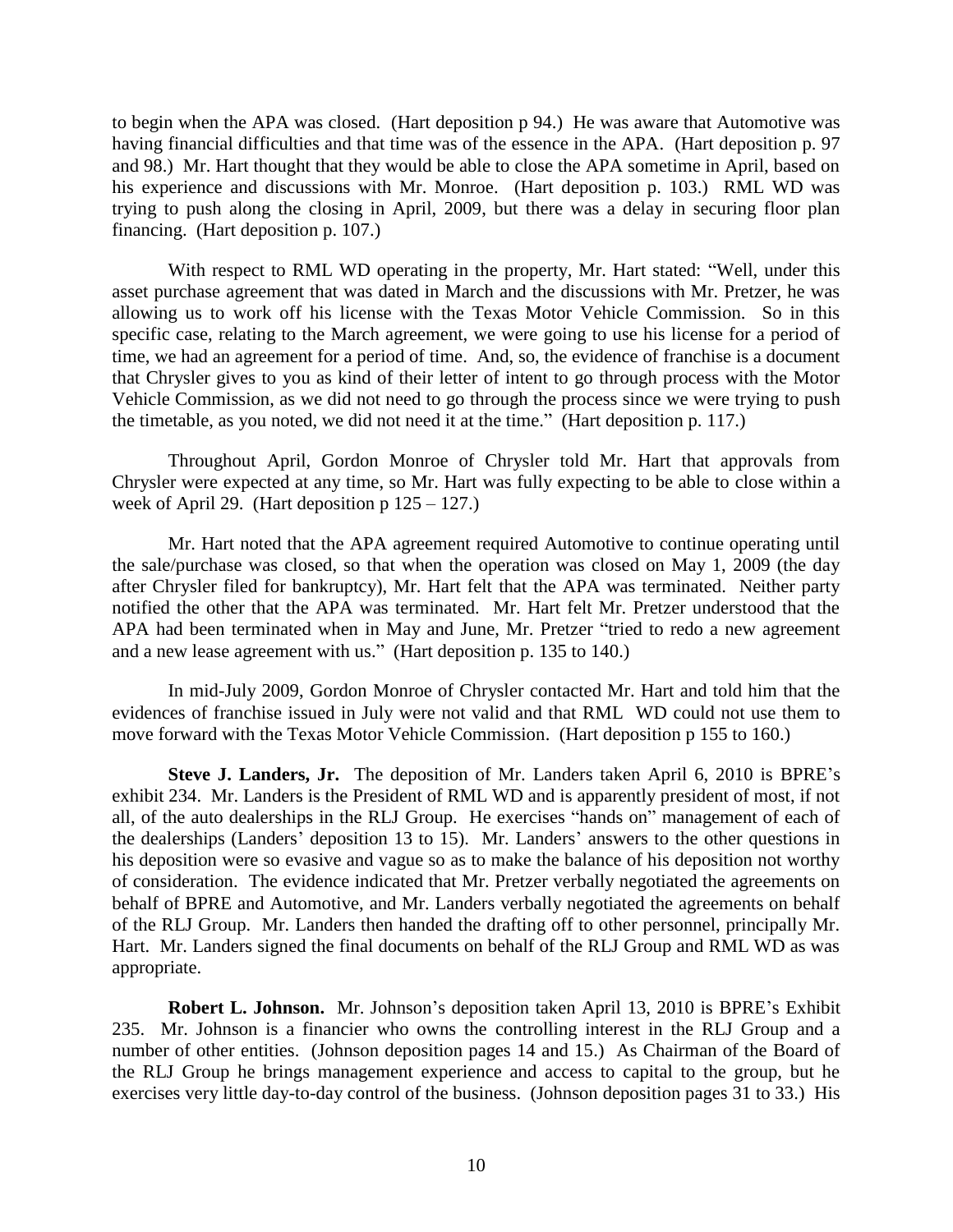deposition did not reflect any knowledge of the details of the transactions at issue in this case. He did not have any knowledge of the Chrysler bankruptcy until he heard it on the news. (Johnson deposition page 102.)

**BPRE's Bankruptcy.** BPRE filed its Chapter 11 case on November 2, 2009. On February 9, 2010, in BPRE's bankruptcy case, BPRE and RML WD filed a joint motion to assume the July 20, 2009 lease. (Case docket #28.) The motion recited that approximately \$25,000 of repairs were needed to the property to bring it into compliance with the Americans with Disabilities Act. The repairs were required by a December 1, 2009 state inspection report, which was attached to the motion. RML WD agreed to make the repairs and to recover  $1/12<sup>th</sup>$  of that cost each month by deducting from the rent until the cost of repairs was paid in full. RLM WD agreed to start paying rent March 1, 2010, even though it had not yet received the necessary approvals to operate a car dealership at that location. The National Bank of Texas, which had a lien on both the Waxahachie and Fairfield properties, had exercised its assignment of rents. The court approved the assumption on February 25, 2010. (Case docket #36.)

By order dated May 11, 2010, the automatic stay was relieved to allow The National Bank of Texas to foreclose on the real estate. (Case docket #54.) The bank foreclosed on both the Waxahachie and Fairfield properties on July 6, 2010.

#### **DISCUSSION**

To say that there was a lack of attention to the wording of the documents involved in these transactions would be an understatement. The verbal and constantly changing positions created many problems in this case. In addition, the expectations of all parties were thrown out of the window by Chrysler's Bankruptcy and subsequent asset sale.

The March 20, 2009 APA called for a closing "on or before April 15, 2009, or as soon thereafter as practical.‖ The evidence showed that it was not realistic to expect to secure the approval of the transaction by Chrysler and then secure a license from the State of Texas in less than a month. Mr. Hart testified that he expected RML WD to initially operate under an agreement to use Automotive's franchise and license until RML WD could secure a franchise from Chrysler and a license from the state. However, there is no mention of such an arrangement in the APA and, although such an agreement was sent to Mr. Pretzer by Mr. Anstice<sup>4</sup>, there is no evidence such an agreement was ever signed.

The evidence indicated that Automotive was in a poor financial condition. Although the reason for the closing of Automotive's business on May 1, 2009 was not disclosed in the evidence, it is significant that the closing occurred the day after Chrysler filed for bankruptcy, and that, when Chrysler cancelled Automotive's franchise as part of the bankruptcy process, Automotive made no efforts to keep the franchise.

The March lease was to become effective (in the terms of the APA "enter into a lease") upon the closing of the APA. The closing was not to occur until RML WD secured the necessary permits and licenses. The evidence is that upon the filing of its Bankruptcy, Chrysler stopped issuing franchises. If RML WD could not secure a franchise, the APA could not close.

<sup>4</sup> See BPRE's exhibit 71 mentioned above.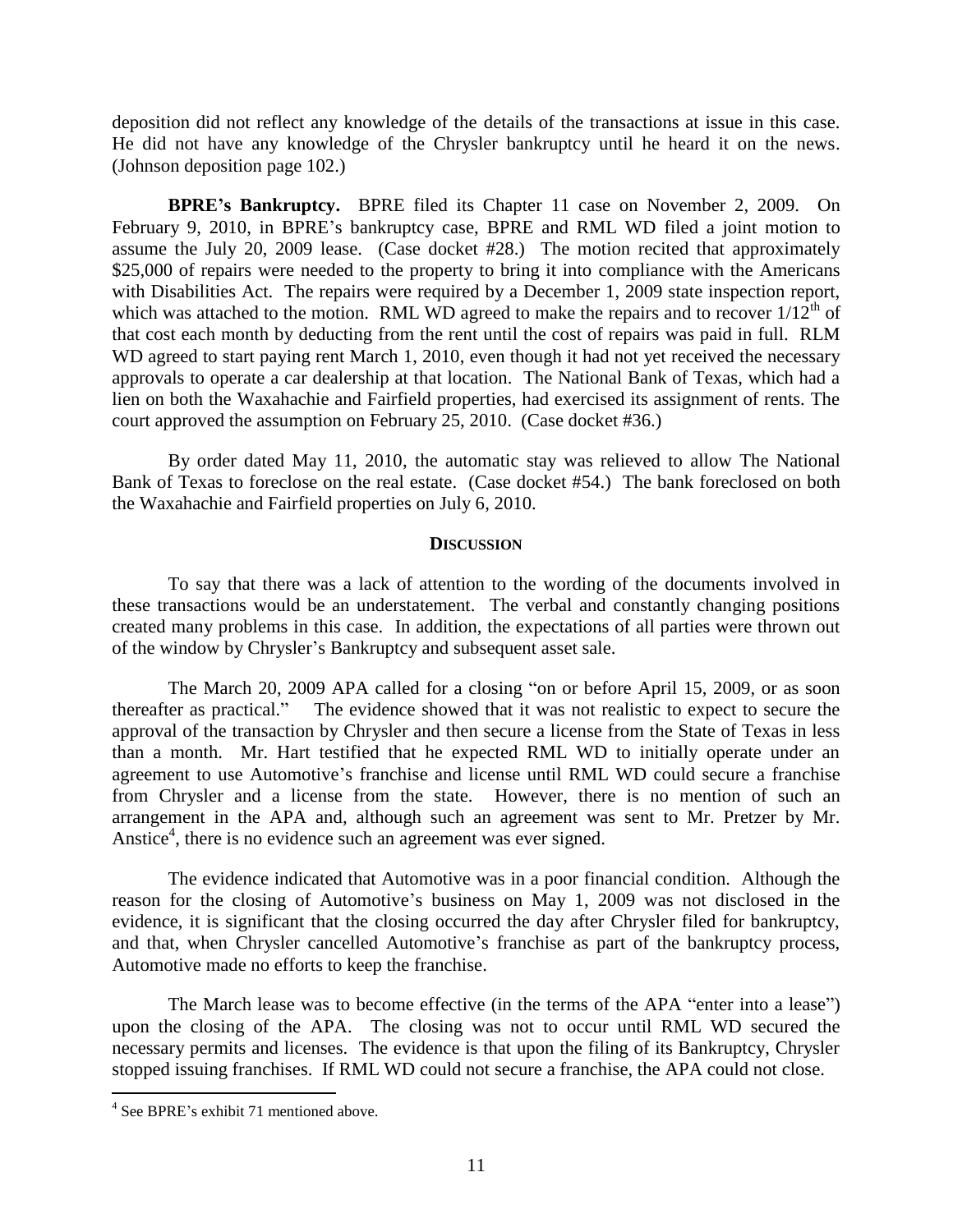New Chrysler was formed in June 2009 and the parties expected that New Chrysler would shortly begin issuing franchises. Based on that assumption, BPRE and RML WD entered into the July lease which provided that it would not be effective until RML WD secured a franchise from Chrysler and a license from the State of Texas. RML WD continued its efforts to secure a franchise and a license, and, indeed, thought it had secured a franchise, but as disclosed in the evidence, it was not able to apply for a franchise until December 2009. As shown by the evidence, the July 2009 lease finally became effective on March 1, 2010.

The court finds that RML WD exerted continuous efforts to secure a franchise and a license so that it could operate a Chrysler dealership on BPRE's property, but it was not able to do so until after March 1, 2010. Under the terms of the APA and the leases, RML WD was not obligated for rent until it could use the property for a Chrysler dealership.

The delays were disastrous to BPRE. Without the rent it could not pay the mortgage on the property. That ultimately led to this bankruptcy case and to the foreclosure of the properties. However, these delays were not caused by the Defendants and the Defendants should not be expected to pay a substantial rent on property they could not use.

**Count One: Breach of Contract – Asset Purchase Agreement. <sup>5</sup>** Because of Automotive's dismissal as a plaintiff in this matter, the court must look only to the claims of BPRE, which owned the land and buildings. However, the March lease was an exhibit to the APA and the two transactions were tied together. Mr. Bossier thought that the first lease commenced on March 20, 2009 and that rent should have been paid from that date. However, he did not negotiate the APA and the terms of the APA called for the lease to be entered into at closing. Since the APA was never closed, the March lease never came into effect and BPRE has no claim under Count One.

Since the basis of Count One is a claim by Automotive for breach of contract and Automotive has been dismissed as a plaintiff in this action, the court will not find whether or not the contract was breached. It is worthy of note that in May, June and July, Mr. Pretzer attempted to negotiate another deal for the equipment and did negotiate another lease for BPRE.

**Count Two: Tortious Interference with Franchise Agreements.** This count asserts that the:

―Defendants actively and intentionally induced Chrysler to reject and breach [Automotive's] valuable franchise agreements. Defendants further induced Chrysler to award the rejected franchises to Defendants. Defendants' intermeddling with [Automotive's] relationship with Chrysler hindered, precluded, or lessened the benefits or increased the burdens to [Automotive] of that relationship, all without legal justification or excuse."

Since this count relates to claims solely held by Automotive (which is no longer a party to this adversary proceeding), the court will not make findings with respect to them.

<sup>&</sup>lt;sup>5</sup> Judge King granted summary judgment in favor of RLJ-McLarty-Landers Automotive Holdings, LLC on count one. (Docket #136.)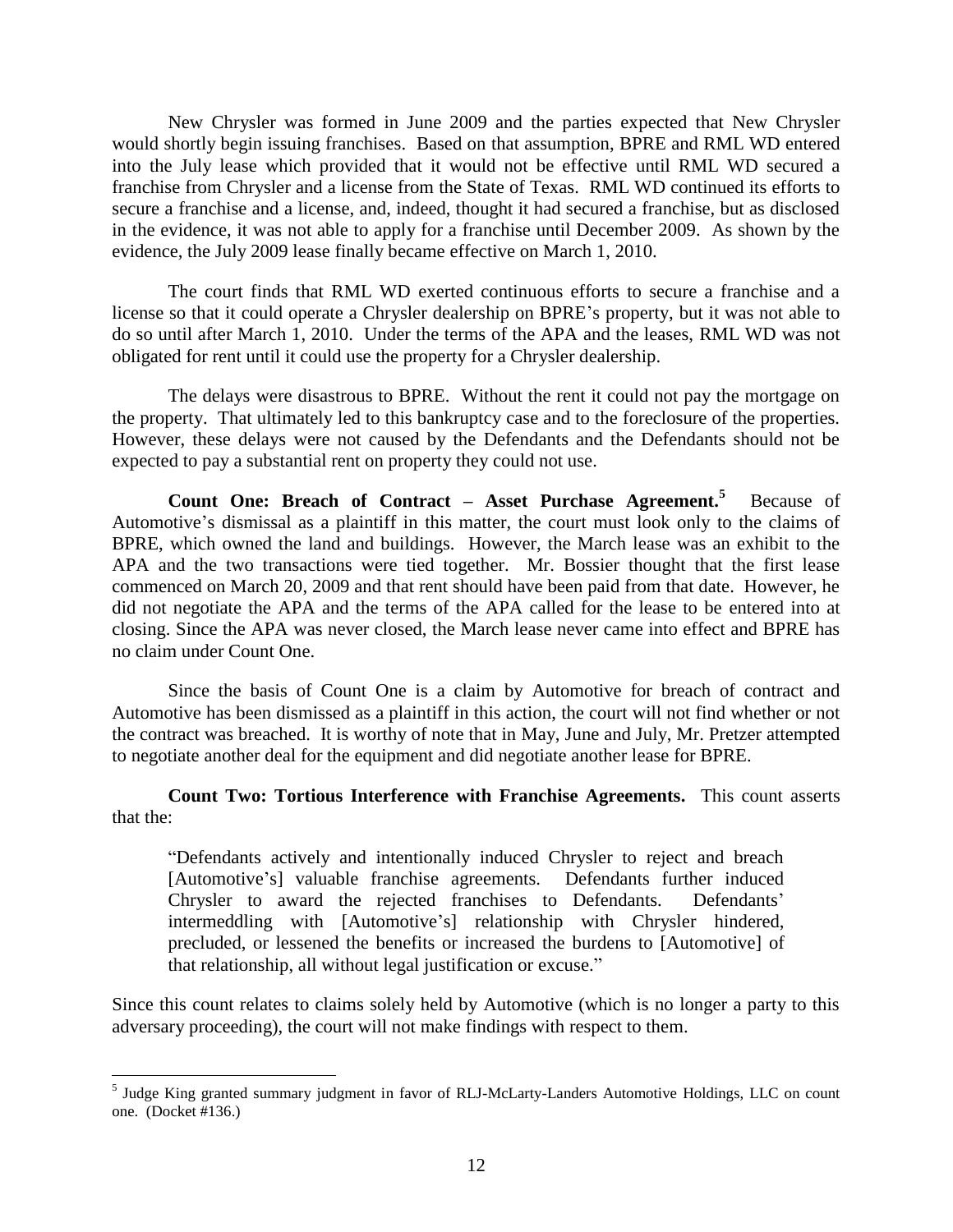**Count Three: Tortious Interference with Prospective Business Relations.** This count asserts that:

―There is a reasonable probability that potential customers and other parties would have entered into different, more favorable, or additional contractual relationships with [the plaintiffs; both Automotive and BPRE] but for the Defendants' wrongful conduct.

―Defendants' intermeddling with [the plaintiffs'] relationships with its customers, potential customers, Chrysler, and other parties have precluded [plaintiffs] from entering into other additional valuable business relationships, all without legal justification or excuse. Such relationships were prevented from occurring by independently tortuous or unlawful acts by Defendants, including as alleged elsewhere in this Petition.

―Defendants acted with a conscious desire to prevent these relationships or knew that such was certain or substantially certain to occur as a result of their conduct."

With respect to BPRE, there is no evidence to support this count<sup>6</sup>. To the extent this count relates to claims held by Automotive (which is no longer a party to this adversary proceeding), the court will not make findings with respect to them.

**Count Four: Civil Conspiracy.** This count alleges that the "Defendants unlawfully have conspired with each other and with officials of the Federal Government to interfere with [Automotive's] valuable Franchise Agreements, all for their own commercial gain." Since this count relates to a claim solely held by Automotive (which is no longer a party to this adversary proceeding), the court will not make a finding with respect to this count.

**Count Five: Unfair Competition by Misappropriation. 7** This count asserts that:

"[Automotive's] franchises had substantial commercial value. Over time, they produced many millions of dollars in revenues for [Automotive] and Chrysler. Defendants wrongfully have appropriated for themselves the franchises and the goodwill that [Automotive] developed among the automobile-buying community it served Defendants have competed directly with [Automotive]. If they accomplish their plan, Defendants will have the benefit of the expense incurred by [Automotive] over the years in developing and maintaining goodwill toward the Chrysler brand among the automobile-buying public in these Texas communities. In essence, by misappropriating the local Chrysler franchises, Defendants will be free-riding on [Automotive's] substantial investments of time, labor, and resources."

<sup>&</sup>lt;sup>6</sup> Even if the court is mistaken and there is some evidence to support this count, BPRE clearly did not meet its burden to establish its claims under this count by a preponderance of the evidence.<br><sup>7</sup> Judge King granted summary judgment in favor of RLD-McLarty-Landers Automotive Holdings, LLC on count

five. (Docket #136.)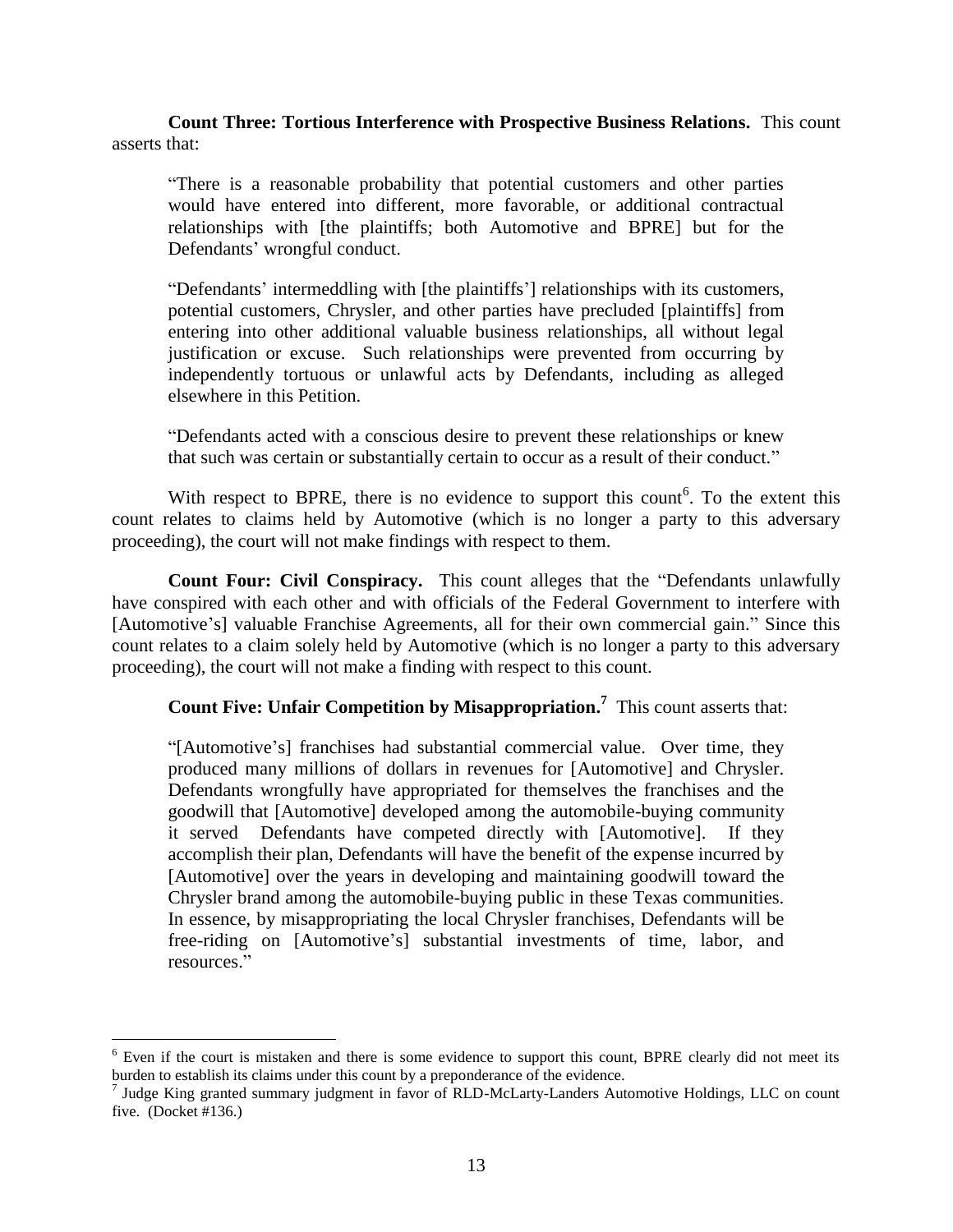Since this count relates a claim solely held by Automotive (which is no longer a party to this adversary proceeding), the court will not make a finding with respect to this count.

**Count Six: Breach of Contract – Lease.** This count alleges that:

―The Lease is a valid agreement binding on Defendant RML Waxahachie Dodge. All conditions precedent to the inception of the lease term have been performed or were waived by Defendant RML Waxahachie Dodge.

By taking possession of the leased premises but failing to pay rent, Defendant RML Waxahachie Dodge has breached the Lease."

The court did not find the term "Lease" defined in the complaint. If the term relates to the March lease, the conditions had not been fulfilled because in order for the lease to be effective, the purchase contemplated by the APA had to close and the closing did not occur. There is no evidence that RML WD waived the requirement that the sale contemplated by the APA close for the lease to become effective.

If the term relates to the July lease, the conditions had not been fulfilled because in order for the lease to be effective, RML WD had to have received a franchise from Chrysler and a license from the State of Texas. Those conditions were not met or waived until RML WD commenced paying rent on March 1, 2010.

# **Count Seven: Quantum Meruit.** This count states:

―[BPRE] had possessory rights to the Waxahachie property

―Landers took possession of the Waxahachie property and changed the locks, effectively ending any ability for [Automotive and BPRE] to access the Waxahachie property. Defendants thereafter began possessory activities including the installation of an ADP dealer management system, mowing and servicing the grounds, and storing items necessary for dealership operations.

―As provided in the Lease Agreement, Landers knew that [BPRE], at all times, expected that Defendants would pay rent on the leased premises after occupation. However, Defendants have failed to pay any rent to [BPRE] after occupying the Waxahachie property."

The court could not find the term "Lease Agreement" defined in the complaint. In an attempt to be cooperative, Mr. Pretzer allowed the Defendants to use a small portion of the property for repairing automobiles for several weeks in July and August, 2009. This allowed a few of Automotive's employees to have employment for a short time after Automotive closed its dealership. For a short time, the Defendants stored a few cars on BPRE's property. In exchange, the Defendants paid the utilities on the property and maintained the property. The Defendants installed a computer system on the property, but the evidence did not show that they changed the locks or in any way excluded either Automotive or BPRE or any of their employees from the property.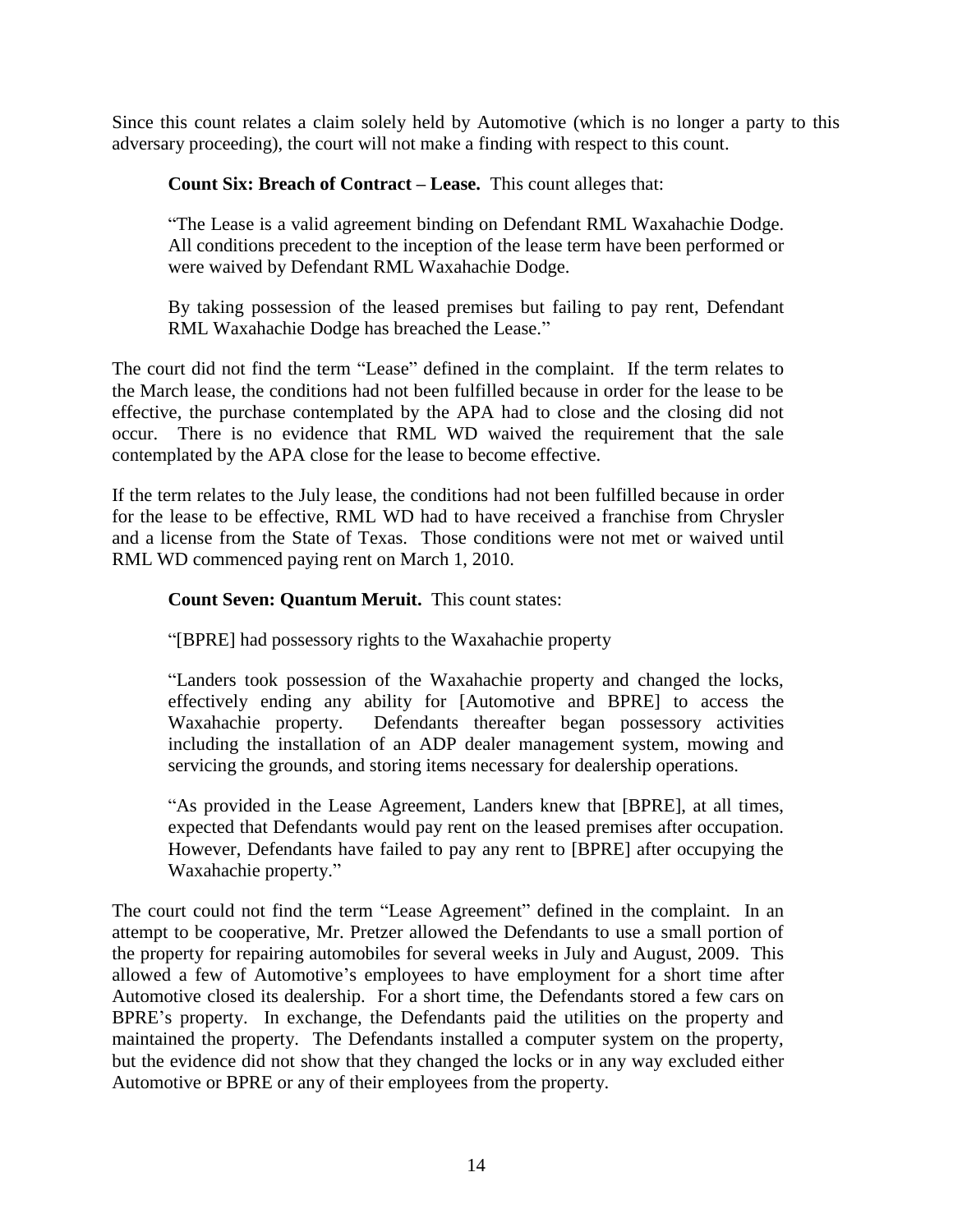The court cannot find that this permitted use was a breach of a lease because no lease was in effect at that time. The payment of utilities and maintenance of the property by the Defendants defeats any claim of quantum meruit.

**Count Eight: Trespass to Real Property.** This count asserts that:

―[BPRE] had possessory rights to the Waxahachie property.

―On or about May 21, 2009, Landers physically, intentionally, and voluntarily entered the premises and changed the locks, effectively excluding [Automotive and BPRE] from the Waxahachie property. Defendants thereafter began possessory activities.

―Despite [BPRE's] repeated requests to Landers to pay rent for the property it now possessed, Landers has paid [BPRE] nothing."

As noted in the discussion of Count Six, the entry was not a trespass. The remaining claims are not supported by the evidence.

**Count Nine: Unjust Enrichment.** This count asserts that:

―On or about May 21, 2009, Landers took possession of the Waxahachie property. Defendants changed the locks and began using the property.

―Defendants have failed to pay any monies to [BPRE] for the right to access the property and its use. [BPRE] has continued to pay mortgage interest on the property.

―Defendants have been unjustly enriched at [BPRE's] expense based on Defendants' use of the property."

As noted in response to previous counts, the entry was consensual, the locks were not changed and Automotive and BPRE's personnel were not excluded from the property. The evidence did not support the claim that BPRE continued to pay the mortgage interest on the property. In view of the Defendants' payment of expenses in connection with the property, there was no unjust enrichment.

**Attorneys' Fees and Exemplary Damages.** BPRE requests an award of attorney's fees and exemplary damages. In view of the fact that BPRE has not established by a preponderance of the evidence that it is entitled to a recover from any of the Defendants, the request for attorneys' fees and exemplary damages must be denied.

### **CONCLUSION**

For the reasons stated, BPRE's claims against each and all of the Defendants should be denied.